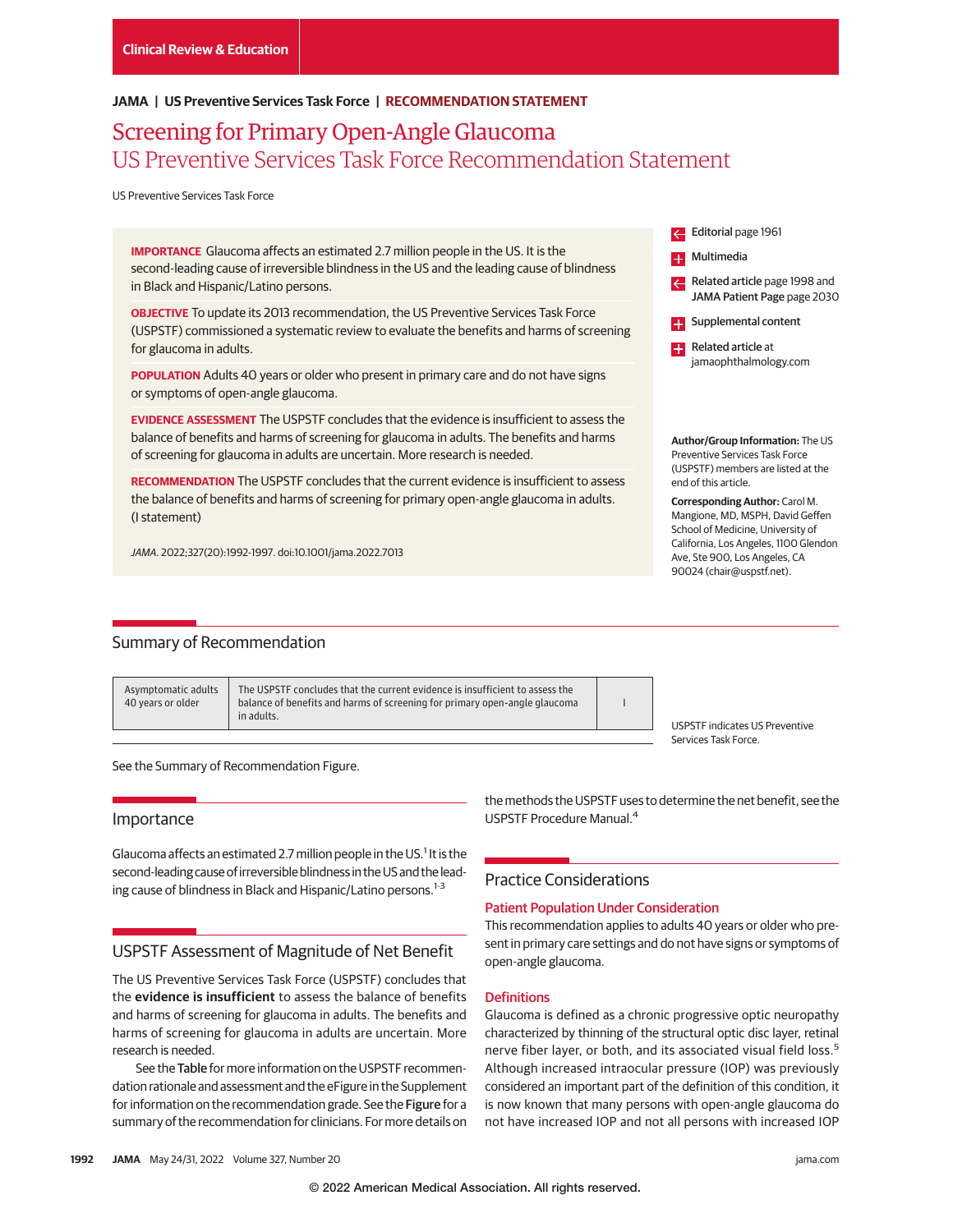| Rationale                                                        | Screening for glaucoma                                                                                                                                                                                                                                                                                                                                                                                                                                                                                                                                                                                                                                                                                                                                                                                                    |
|------------------------------------------------------------------|---------------------------------------------------------------------------------------------------------------------------------------------------------------------------------------------------------------------------------------------------------------------------------------------------------------------------------------------------------------------------------------------------------------------------------------------------------------------------------------------------------------------------------------------------------------------------------------------------------------------------------------------------------------------------------------------------------------------------------------------------------------------------------------------------------------------------|
| Detection                                                        | • Adequate evidence that screening tests such as imaging (eg, optical coherence testing), tonometry,<br>and visual field testing can identify open-angle glaucoma; however, these tests are not commonly<br>administered in the primary care setting.<br>• Inadequate evidence on the accuracy of risk assessment tools to identify patients at higher risk<br>of open-angle glaucoma.                                                                                                                                                                                                                                                                                                                                                                                                                                    |
| Benefits of early detection<br>and intervention<br>and treatment | • Inadequate direct evidence that screening for open-angle glaucoma in primary care improves<br>intermediate outcomes (changes in the optic nerve, visual field, or intraocular pressure)<br>or health outcomes such as reduced visual impairment, vision-related function,<br>and quality of life.<br>• Adequate evidence that treatment of open-angle glaucoma (ie, laser trabeculoplasty or medical therapy)<br>improves intermediate outcomes (reduced intraocular pressure, visual field loss, or optic nerve damage).<br>• Inadequate evidence that treatment of primary open-angle glaucoma improves health outcomes<br>such as reduced visual impairment, vision-related function, and quality of life.<br>. Limited evidence that improvements in intermediate outcomes lead to improvements in health outcomes. |
| Harms of early detection<br>and intervention<br>and treatment    | • Inadequate evidence on the harms of screening for open-angle glaucoma.<br>• Adequate evidence that the harms of treatment of open-angle glaucoma (laser trabeculoplasty<br>or medical therapy) are small.                                                                                                                                                                                                                                                                                                                                                                                                                                                                                                                                                                                                               |
| <b>USPSTF</b> assessment                                         | The limitations of the direct evidence and indirect evidence prevent the USPSTF from developing<br>an assessment of the overall net benefit; therefore, the USPSTF found the evidence insufficient<br>to determine the balance of benefits and harms.                                                                                                                                                                                                                                                                                                                                                                                                                                                                                                                                                                     |

have or will develop glaucoma.<sup>2,4,5</sup> Glaucoma is characterized as primary (idiopathic) or secondary (resulting from a known cause, such as trauma or inflammation) and as closed-angle or openangle. "Open" refers to a visibly open anterior chamber angle (between the iris and the anterior sclera or peripheral cornea). Primary open-angle glaucoma (POAG) is the most common form of glaucoma and is the focus of this recommendation.<sup>6</sup>

The typical natural history of POAG is gradual loss of peripheral vision, central vision, or both, potentially progressing to blindness. Visual field loss is often detectable before visual acuity loss, which usually occurs later in patients with glaucoma. Rates of progression of POAG vary, although in most patients, significant visual impairment does not occur for years or 1 to 2 decades. Progression of glaucoma is typically measured by progression of visual field deficits and optic disc changes.7

Impaired visual acuity refers to decreased clarity or sharpness of vision. For the purposes of this recommendation, impaired visual acuity is defined as best corrected vision less than 20/40 (cutoff for many states for an unrestricted driver's license). In the US, blindness is defined as best corrected vision less than 20/200 or a visual field of 20 degrees or less.<sup>1,8</sup> Visual impairment refers to vision-related functional limitations and can occur for reasons other than visual acuity loss.

## Suggestions for Practice Regarding the I Statement Potential Preventable Burden

The prevalence of POAG in the US is estimated at about 2%.<sup>9</sup> The onset is often in mid-late adulthood, and the number of persons with glaucoma increases with age (from 250 000 persons aged 40 to 49 years to 1.5 million persons 70 years or older).<sup>10</sup> Risk factors for POAG include older age, family history, and Black or Hispanic/ Latino race or ethnicity. Physical findings such as increased IOP, thinner central cornea, optic disc hemorrhage, large optic disc cupto-disc ratio, and lower ocular perfusion pressure are also associated with increased risk of developing POAG.<sup>5,11,12</sup> While the incidence of glaucoma-related blindness has decreased in recent years, the number of persons with glaucoma is projected to increase to an estimated 4.3 million in 2025. $3$  Glaucoma disproportionately affects Black and Hispanic/Latino persons.<sup>11-13</sup> These disparities may be related to known disparities in access to health care and glaucoma management. $<sup>7</sup>$  Black persons have the highest</sup> prevalence of glaucoma, a higher rate of glaucoma progression and blindness, and earlier presentation of glaucoma symptoms.<sup>7-9,11-13</sup>

Whether early glaucomatous changes will progress to visual impairment cannot be precisely predicted. Rates of progression of POAG vary, although in most patients, significant visual impairment does not occur during the first 10yearsafter diagnosis.Whether the rate of progression of glaucoma remains uniform throughout the disease course is also not known.<sup>7</sup>

#### Screening Tests

Diagnosis of open-angle glaucoma is based on a combination of tests showing degenerative changes in the optic disc, increased IOP, and defects in visual fields.<sup>14</sup> Screening might include a smaller combination of tests, or a single test, to identify patients needing further, more comprehensive evaluation for glaucoma. Commonly used tests include tonometry (for IOP), ophthalmoscopy during the dilated eye examination (for evaluation of the optic nerve), perimetry (visual field test), gonioscopy (to measure the angle in the eye where the iris meets the cornea), and pachymetry (to measure the thickness of the cornea). Imaging tests such as optical coherence tomography (OCT) or spectraldomain OCT (which analyzes the spectrum of reflected light on the retina) and optic disc photography (to view the optic nerve head, retina, or both) can supplement the clinical examination. Given that increased IOP is no longer considered necessary or sufficient to diagnose glaucoma, the use of tonometry alone is inadequate to detect cases of open-angle glaucoma.<sup>7</sup> With the exception of visual acuity testing, most tests (eg, OCT, Humphrey Visual Field Analyzer, and tonometry) require specialized equipment and are performed in an eye specialty setting. There are no tools currently available that reliably identify who may be at increased risk for glaucoma or for whom screening may be more beneficial. The USPSTF found no randomized clinical trials that assessed the benefits or harms of primary care referral to specialty eye services.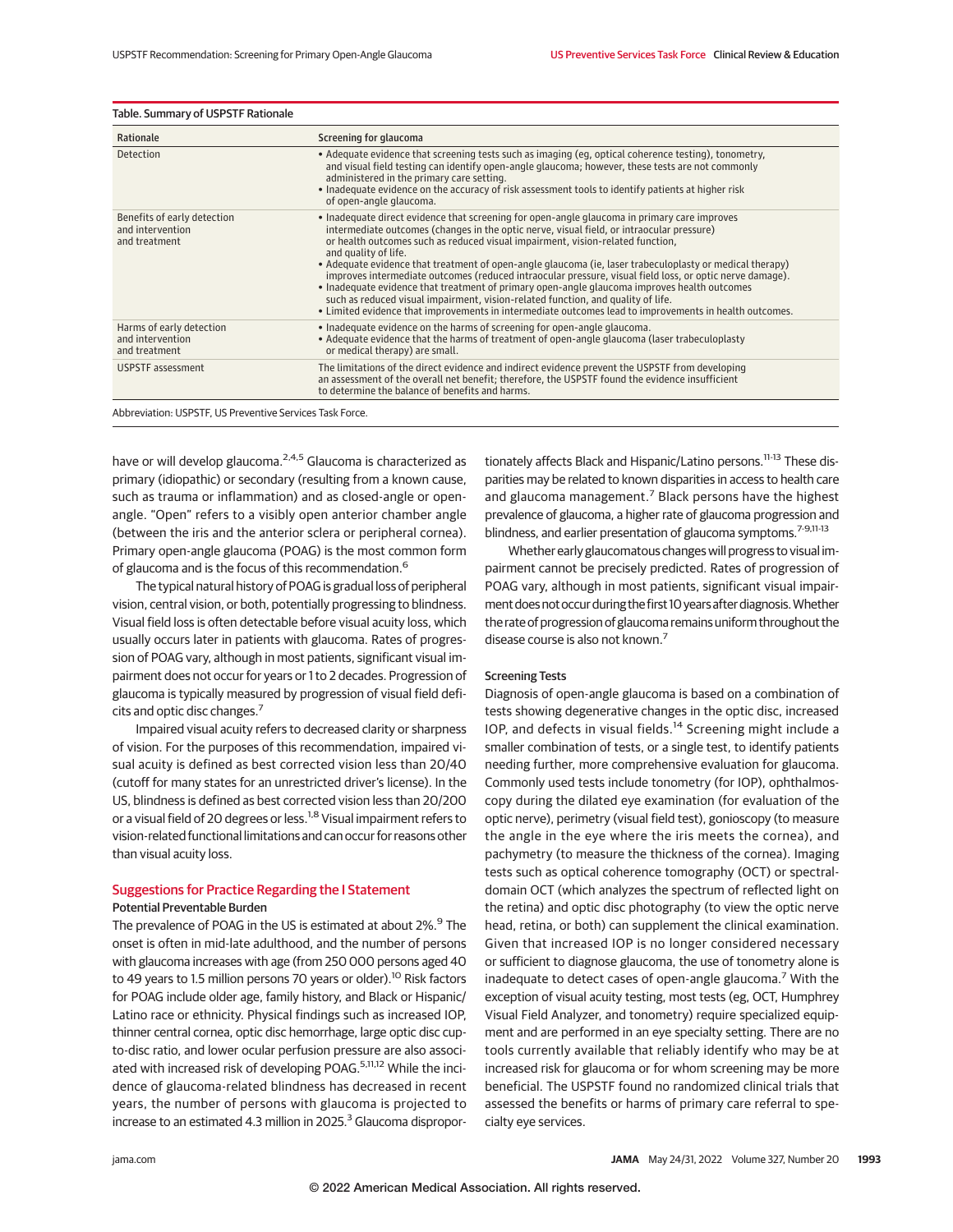#### Figure. Clinician Summary: Screening for Primary Open-Angle Glaucoma

| What does the USPSTF<br>recommend?                                                     | For adults 40 years or older who do not have any symptoms of glaucoma:<br>The USPSTF found that the evidence is insufficient to assess the balance of benefits and harms of screening for primary<br>open-angle glaucoma in adults.<br><b>Grade: I statement</b>                                                                                                                                                                                                                                                                                                                                                                                                                                                                                                                                                                                                                                                                                                                                                                                |
|----------------------------------------------------------------------------------------|-------------------------------------------------------------------------------------------------------------------------------------------------------------------------------------------------------------------------------------------------------------------------------------------------------------------------------------------------------------------------------------------------------------------------------------------------------------------------------------------------------------------------------------------------------------------------------------------------------------------------------------------------------------------------------------------------------------------------------------------------------------------------------------------------------------------------------------------------------------------------------------------------------------------------------------------------------------------------------------------------------------------------------------------------|
| To whom does this<br>recommendation apply?                                             | This recommendation applies to asymptomatic adults (40 years or older). It does not apply to adults who have reported<br>signs and symptoms of vision loss or have been diagnosed with other types of glaucoma (ie, narrow- or closed-angle<br>glaucoma and secondary open-angle glaucoma).                                                                                                                                                                                                                                                                                                                                                                                                                                                                                                                                                                                                                                                                                                                                                     |
| What's new?                                                                            | This recommendation is consistent with the 2013 USPSTF statement on screening for glaucoma.                                                                                                                                                                                                                                                                                                                                                                                                                                                                                                                                                                                                                                                                                                                                                                                                                                                                                                                                                     |
| How to implement this<br>recommendation?                                               | • There is insufficient evidence to recommend for or against screening for primary open-angle glaucoma in the primary care<br>setting in persons without symptoms of vision impairment.<br>. Clinicians should use their clinical judgement to determine if screening is appropriate for individual patients.                                                                                                                                                                                                                                                                                                                                                                                                                                                                                                                                                                                                                                                                                                                                   |
| What additional<br>information should<br>clinicians know about<br>this recommendation? | . Glaucoma affects an estimated 2.7 million persons in the US. Its onset is mid-late adulthood, with prevalence increasing with age.<br>• Glaucoma disproportionately affects Black and Hispanic/Latino persons; Black persons have the highest prevalence of glaucoma,<br>a higher rate of glaucoma progression, and earlier presentation of glaucoma symptoms.<br>. Several screening tests can identify open-angle glaucoma; however, these tests are not commonly administered in the<br>primary care setting. Whether increased intraocular pressure or early glaucomatous changes will progress to visual<br>impairment cannot be precisely predicted.<br>• Treatment of early, screen-detected primary open-angle glaucoma often includes prescription eye drops or laser therapy and<br>focuses on reducing intraocular pressure, visual field loss, and optic nerve damage. However, there is limited evidence about<br>whether these changes lead to improvements in visual impairment, vision-related function, and quality of life. |
| Why is this<br>recommendation<br>and topic important?                                  | Glaucoma is the second-leading cause of irreversible blindness in the US and the leading cause of blindness in Black<br>and Hispanic/Latino persons.                                                                                                                                                                                                                                                                                                                                                                                                                                                                                                                                                                                                                                                                                                                                                                                                                                                                                            |
| What are other<br>relevant USPSTF<br>recommendations?                                  | The USPSTF has a recommendation on screening for impaired visual acuity in older adults, which can be found on the<br>USPSTF website (https://www.uspreventiveservicestaskforce.org/uspstf/).                                                                                                                                                                                                                                                                                                                                                                                                                                                                                                                                                                                                                                                                                                                                                                                                                                                   |
| Where to read the full<br>recommendation<br>statement?                                 | Visit the USPSTF website (https://www.uspreventiveservicestaskforce.org/uspstf/) or the JAMA website<br>(https://jamanetwork.com/collections/44068/united-states-preventive-services-task-force) to read the full recommendation<br>statement. This includes more details on the rationale of the recommendation, including benefits and harms; supporting evidence;<br>and recommendations of others                                                                                                                                                                                                                                                                                                                                                                                                                                                                                                                                                                                                                                           |

*The USPSTF recognizes that clinical decisions involve more considerations than evidence alone. Clinicians should understand the evidence but individualize decision-making to the specific patient or situation.*

USPSTF indicates US Preventive Services Task Force.

#### Treatment of Open-Angle Glaucoma

The initial aim of primary treatment of POAG is reduction of IOP, even in persons without elevated IOP. Treatments include medication, laser therapy, and surgery. The American Academy of Ophthalmology recommends medications (most often prostaglandins) or laser trabeculoplasty as initial therapy in most patients.<sup>5</sup> Surgery is usually reserved for patients with severe visual field loss at baseline or patients with advanced POAG who do not respond to medications or laser trabeculoplasty.<sup>7</sup> Although the USPSTF found adequate evidence that treatment of glaucoma reduces intermediate outcomes such as IOP, visual field loss, and optic nerve changes, there was not enough evidence to conclude that these changes would lead to improvements in health outcomes such as visual impairment, vision-related function, and quality of life.

### Potential Harms of Screening and Treatment

Because not all personswho are diagnosedwith and treated for glaucoma progress to visual impairment, potential harms of screening tests include overdiagnosis and overtreatment. Potential harms

caused by treatment of glaucoma may include formation of cataracts resulting from surgery, eye irritation from topical medications, or both.15

### Current Practice

Data on the frequency of glaucoma screening in primary care settings is unknown, although it is likely uncommon due to a lack of training and specialized equipment. The American Academy of Ophthalmology recommends a baseline comprehensive eye evaluation at age 40 years, with subsequent examinations based on age and risk factors.<sup>14</sup> For glaucoma evaluation, the American Academy of Ophthalmology describes a number of components of the comprehensive eye examination, including visual acuity measurement, pupil examination, anterior segment examination, IOP measurement, gonioscopy, optic nerve and retinal nerve fiber layer examination, and fundus examination.5

### Other Related USPSTF Recommendations

The USPSTF has a recommendation on screening for impaired visual acuity in older adults (I statement).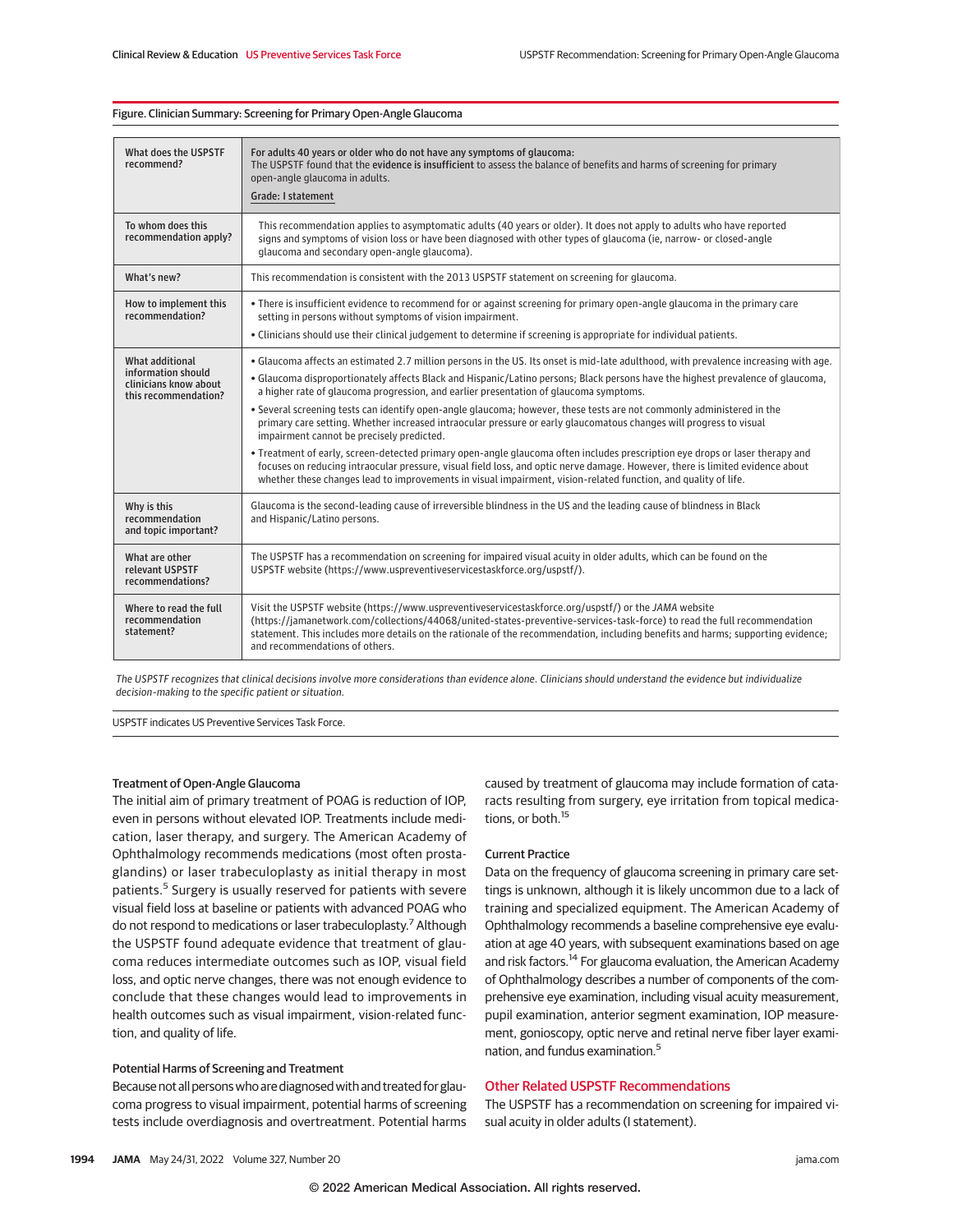# Update of Previous USPSTF Recommendation

In 2013, the USPSTF concluded that the evidence was insufficient to assess the balance of benefits and harms of screening for glaucoma in adults (I statement).<sup>15</sup> This recommendation concurs with the previous I statement.

## Supporting Evidence

#### Scope of Review

The USPSTF commissioned a systematic review to evaluate the benefits and harms of screening for glaucoma in adults.<sup>7,16</sup> This review focuses on screening for POAG. Screening for and treatment of other types of glaucoma (ie, narrow- or closed-angle glaucoma and secondary open-angle glaucoma) are outside the scope of this review.

#### Accuracy of Screening Tests and Risk Assessment

Fifty-three studies (n = 65 464) examined the accuracy of screening tests to detect glaucoma. The largest groups of studies evaluated spectral-domain OCT (29 studies) and tonometry (17 studies), followed by visual fields (9 studies). Most studies evaluated more than 1 test of diagnostic accuracy and the reference standard varied by study, although in general was based on findings related to ophthalmic structure (eg, appearance of optic disc) as well as function (eg, visual fields). $\frac{7}{16}$ 

Both spectral-domain OCT and the Humphrey Visual Field Analyzer (visual field test) were associated with acceptable accuracy. Retinal nerve fiber layer thickness on spectral-domain OCT was associated with a pooled sensitivity of 0.79 (95% CI, 0.75- 0.83) and pooled specificity of 0.92 (95% CI, 0.87-0.96) for diagnosing glaucoma vs controls (15 studies;  $n = 4242$ ).<sup>7,16</sup> Ganglion cell complex thickness measurement using spectral-domain OCT was associated with a pooled sensitivity of 0.74 (95% CI, 0.68-0.80) and pooled specificity of 0.91 (95% CI, 0.80-0.96) for identifying individuals with glaucoma (9 studies; n = 1522). The Humphrey Visual Field Analyzer was associated with a pooled sensitivity of 0.87 (95% CI, 0.69-0.95) and pooled specificity of 0.82 (95% CI, 0.66-0.92), based on 6 studies (n = 11 244). Thirteen studies were included in the pooled analysis evaluating the accuracy of tonometry. Tonometry was associated with a high specificity (0.94 [95% CI, 0.90-0.96]) but lower sensitivity (0.48 [95% CI, 0.31-0.66]) for diagnosing glaucoma.<sup>7,16</sup> Evidence on other screening tests (ophthalmoscopy, optic disc photography, pachymetry, telemedicine, and afferent pupillary defect) was limited.

One study (n = 145) evaluated the accuracy of a risk assessment instrument for identifying persons with glaucoma. Several risk factors were assessed (including age, race, and family history of diabetes or glaucoma), but the study reported low sensitivity (0.20 [95% CI, 0.03-0.56]). Additionally, the highest weight was assigned to previous glaucoma diagnosis, limiting its applicability to asymptomatic populations.<sup>7,16</sup>

#### Benefits of Early Detection and Treatment

One trial of frail elderly persons (n = 616; mean age, 81 years) studied the effects of screening on health outcomes. This study com-

pared screening by an optometrist that included components relevant for glaucoma diagnosis (ie, visual acuity testing, IOP measurement, direct ophthalmoscopy, and visual field testing) with no screening. At 1 year, there were no differences in vision parameters (mean distance visual acuity or mean near visual acuity) or vision-related quality of life.<sup>7,16</sup>

While treatment of POAG was found to improve IOP, there was limited evidence that treatment improved health outcomes such as reduced visual impairment, vision-related function, and quality of life or evidence that improvements in intermediate outcomes leads to improvements in health outcomes.

Sixteen trials (n = 3706) studied the benefits of treatment of glaucoma vs placebo or no treatment. Topical medical treatment was associated with greater reduction inIOP (mean difference, −3.14mm Hg [95% CI, -4.19 to -2.08];  $l^2$  = 95%; 16 studies) and decreased risk of glaucoma progression at 24 to 120 months (relative risk [RR], 0.68 [95% CI, 0.49-0.96];  $l^2$  = 53%; 7 trials; n = 3771; absolute risk difference, −4.8%). However, evidence on the effects of medical therapy on quality of life was very limited, with 1 trial ( $n = 461$ ) reporting no differences between latanoprost and placebo in general or vision-related quality of life.<sup>7,16</sup> Because self-perceived vision changes occur very late in the disease course, this finding may be the result of the relatively short duration of the studies.

Four trials (n = 957) compared the effectiveness of laser trabeculoplasty vs medical therapy or no therapy.<sup>7,16</sup> The largest trial (Laser in Glaucoma and Ocular Hypertension Trial [LiGHT]; n = 718) found that laser trabeculoplasty and medical therapy were associated with similar effects on IOP, visual acuity, visual fields, general quality of life, and glaucoma-specific quality of life and function at 3 years after enrollment.<sup>7,16</sup> Three smaller trials reported results consistent with LiGHT for IOP at 4 to 12 months and 5 years; however, the trials did not evaluate other ocular and health outcomes.<sup>7,16</sup>

#### Harms of Screening and Treatment

One trial (n = 616) reported on the harms of screening for openangle glaucoma in frail elderly persons (mean age, 81 years). The trial intervention was vision screening by an optometrist and involved multiple components, including tests specific for glaucoma (tonometry, direct ophthalmoscopy, and visual field assessment). It found that screening (vs no screening) was associated with an increased incidence of falls (incidence rate ratio, 1.57 [95% CI, 1.20-2.05]) and an increased risk of 1 or more falls (RR, 1.31 [95% CI, 1.13-1.50]) and 2 or more falls (RR, 1.24 [95% CI, 0.99- 1.54]). Screening was also associated with increased risk of fracture, although the difference was not statistically significant.<sup>7,16</sup> The reason for the increase in falls was unclear.

Eight trials of medical therapy vs placebo or no treatment reported harms. There were no significant differences in risk of serious adverse events (RR, 1.14 [95% CI, 0.60-1.99];  $l^2$  = 32%; 3 trials; n = 3140), withdrawal due to adverse events (RR, 2.40 [95% CI, 0.71-19.32];  $l^2 = 0\%$ ; 5 trials; n = 648), or any adverse event (RR, 1.56 [95% CI, 0.59-4.03];  $l^2$  = 82%; 2 trials; n = 1538).<sup>7,16</sup> Two trials found that treatment was associated with increased risk of ocular adverse events (primarily itching, irritation, tearing, dryness, or taste issues) vs placebo in 1 trial of various treatments and in 1 trial of dorzolamide.7,16

The LiGHT trial found no difference between laser trabeculoplasty and medical therapy in patients experiencing both adverse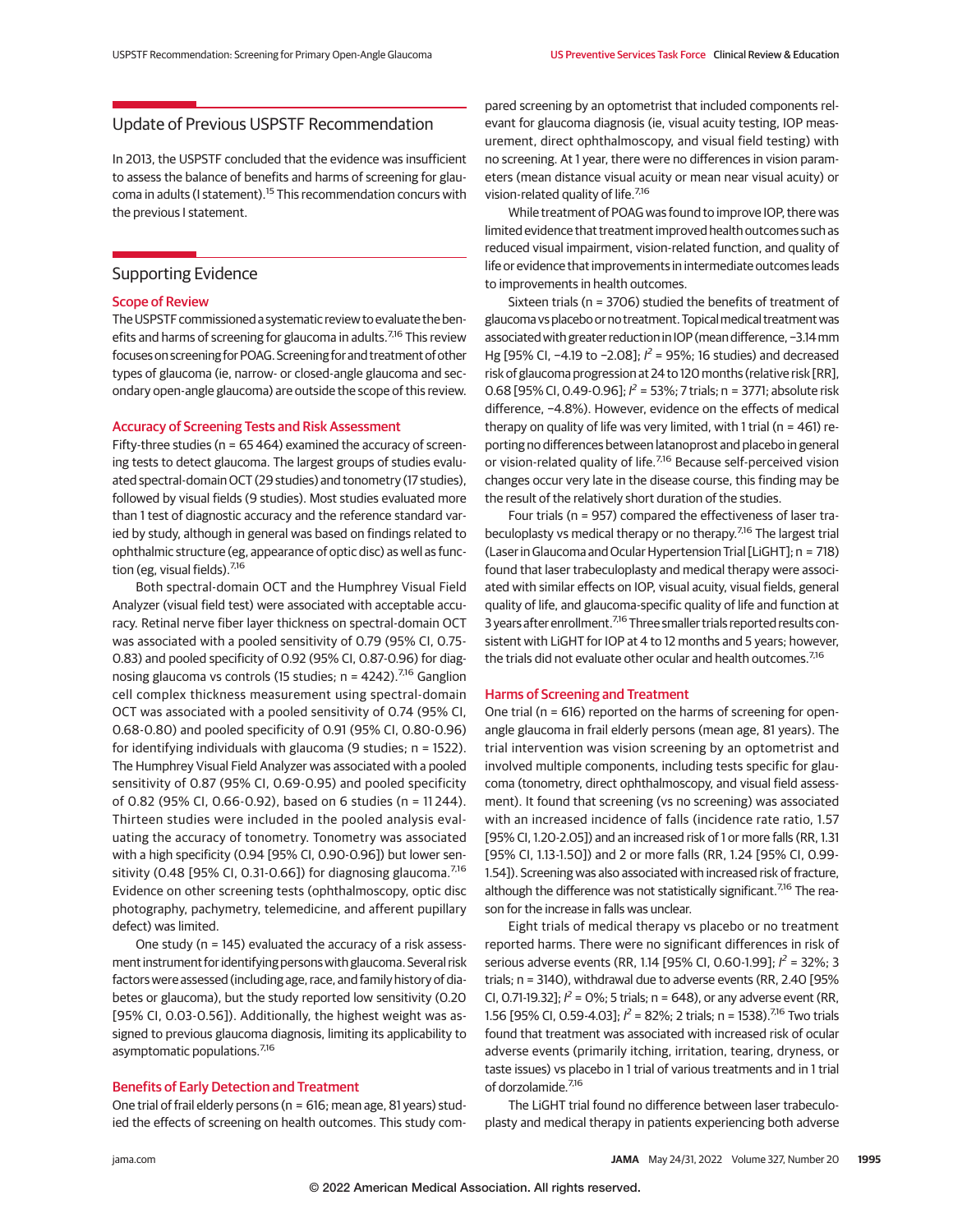and serious adverse events. Evidence on harms from 3 smaller trials was limited.<sup>7,16</sup>

#### How Does Evidence Fit With Biological Understanding?

The exact cause of POAG is not known. Diagnosis of glaucoma is usually based on several tests that, when combined, evaluate the structure and function of the optic nerve and measure IOP. Persons with POAG may not have increased IOP, and increased IOP may not result in nerve damage and visual impairment. Many persons with glaucoma do not have symptoms. However, once vision loss occurs—usually slow loss of side vision or peripheral vision the optic nerve is already damaged. When damage is severe enough, loss of vision impairs function and quality of life. Treatments that reduce IOP prevent the decline in the structure and function of the optic nerve caused by glaucoma, thus slowing the worsening of visual field loss.

There is limited evidence, however, that improvements in intermediate outcomes (IOP, visual fields, visual acuity, or optic nerve damage) after treatment of open-angle glaucoma improve visual impairment, vision-related function, or quality of life. Additionally, the slowly progressive nature of glaucoma makes it difficult to evaluate the effectiveness of treatments, especially in preventing or slowing clinically noticeable loss of vision, and screening may lead to detection and treatment of many persons who will remain asymptomatic throughout their life (known as overdiagnosis and overtreatment).

#### Response to Public Comment

A draft version of this recommendation statement was posted for public comment on the USPSTF website from October 26 to November 22, 2021. Comments sought clarification on why the USPSTF found insufficient evidence to recommend screening given the USPSTF assessment that there are accurate screening tools and effective treatment for glaucoma. While the USPSTF found adequate evidence that screening tests can identify POAG, these screening tests are not commonly found in primary care settings. Additionally, it found limited evidence that treatment of POAG directly improves health outcomes (such as visual impairment, vision-related function, or quality of life) or that changes in intermediate outcomes (such as changes in the optic nerve or IOP) result in improved health outcomes. Because there was not a clear linkage, it was unclear if changes in intermediate outcomes translate into tangible health outcomes for patients.

Several comments noted the higher prevalence of glaucoma in Black and Hispanic/Latino persons and questioned why the USPSTF did not recommend screening in these higher-risk groups. The USPSTF recognizes that glaucoma disproportionately affects Black and Hispanic/Latino persons; however, it did not find adequate evidence on screening in these higher-risk groups. Additionally, there was a lack of evidence on ways to help identify persons at increased risk who could benefit from screening. The USPSTF is calling for more studies that target higher-risk populations (vs screening all adults). Additionally, the USPSTF wishes to clarify that its I statement is a recommendation neither for nor against screening. Clinicians should continue to use their clinical judgment to determine if screening is appropriate for individual patients.

## Research Needs and Gaps

More studies are needed that address the following areas.

- Trials are needed that include larger numbers of Black and Hispanic/ Latino persons reporting on the effects of screening and treatment of POAG.
- Screening trials are needed that assess referral to an eye care specialist and use contemporary screening and diagnostic modalities (eg, spectral-domain OCT or swept-source OCT), are of sufficient duration, and include vision-related outcomes (visual impairment, vision-related function, quality of life, and other patientreported outcomes). These types of studies could provide direct evidence on effects of screening.
- Research is needed on the accuracy of risk assessment tools both for early identification of persons at increased risk of glaucoma and to inform screening strategies.
- Research is needed to better understand the long-term effects of treatment on visual impairment, vision-related function, and quality of life and to verify that benefits of treatment are retained in persons diagnosed with POAG using newer imaging methods such as OCT.

## Recommendations of Others

The American Academy of Ophthalmology and the American Optometric Association recommend a baseline comprehensive eye evaluation at age 40 years.<sup>17,18</sup> For persons without risk factors for ocular disease, the American Academy of Ophthalmology also recommends examinations every 2 to 4 years for persons aged 40 to 54 years, every 1 to 3 years for persons aged 55 to 64 years, and every 1 to 2 years for persons 65 years or older. For persons at higher risk for ocular disease, the American Academy of Ophthalmology recommends that decisions regarding when to initiate eye evaluations and the frequency of periodic examinations be based on the risks but does not provide specific guidance. The American Academy of Family Physicians supports the USPSTF 2013 recommendation on glaucoma screening.<sup>19</sup>

#### ARTICLE INFORMATION

**Accepted for Publication:** April 14, 2022.

**The US Preventive Services Task Force (USPSTF) Members:** Carol M. Mangione, MD, MSPH; Michael J. Barry, MD; Wanda K. Nicholson, MD, MPH, MBA; Michael Cabana, MD, MA, MPH; David Chelmow, MD; Tumaini Rucker Coker, MD, MBA; Esa M. Davis, MD, MPH; Katrina E. Donahue, MD, MPH; John W. Epling Jr, MD, MSEd; Carlos Roberto Jaén, MD, PhD, MS; Alex H. Krist, MD, MPH; Martha Kubik, PhD, RN; Li Li, MD, PhD, MPH; Gbenga Ogedegbe, MD, MPH; Lori Pbert, PhD; John M. Ruiz, PhD; Melissa A. Simon, MD, MPH; James Stevermer, MD, MSPH; John B. Wong, MD.

**Affiliations of The US Preventive Services Task Force (USPSTF) Members:** University of California, Los Angeles (Mangione); Harvard Medical School, Boston, Massachusetts (Barry); University of North Carolina at Chapel Hill (Nicholson, Donahue); Albert Einstein College of Medicine, New York, New York

(Cabana); Virginia Commonwealth University, Richmond (Chelmow, Krist); University of Washington, Seattle (Coker); University of Pittsburgh, Pittsburgh, Pennsylvania (Davis); Virginia Tech Carilion School of Medicine, Roanoke (Epling Jr); The University of Texas Health Science Center, San Antonio (Jaén); Fairfax Family Practice Residency, Fairfax, Virginia (Krist); George Mason University, Fairfax, Virginia (Kubik); University of Virginia, Charlottesville (Li); New York University,